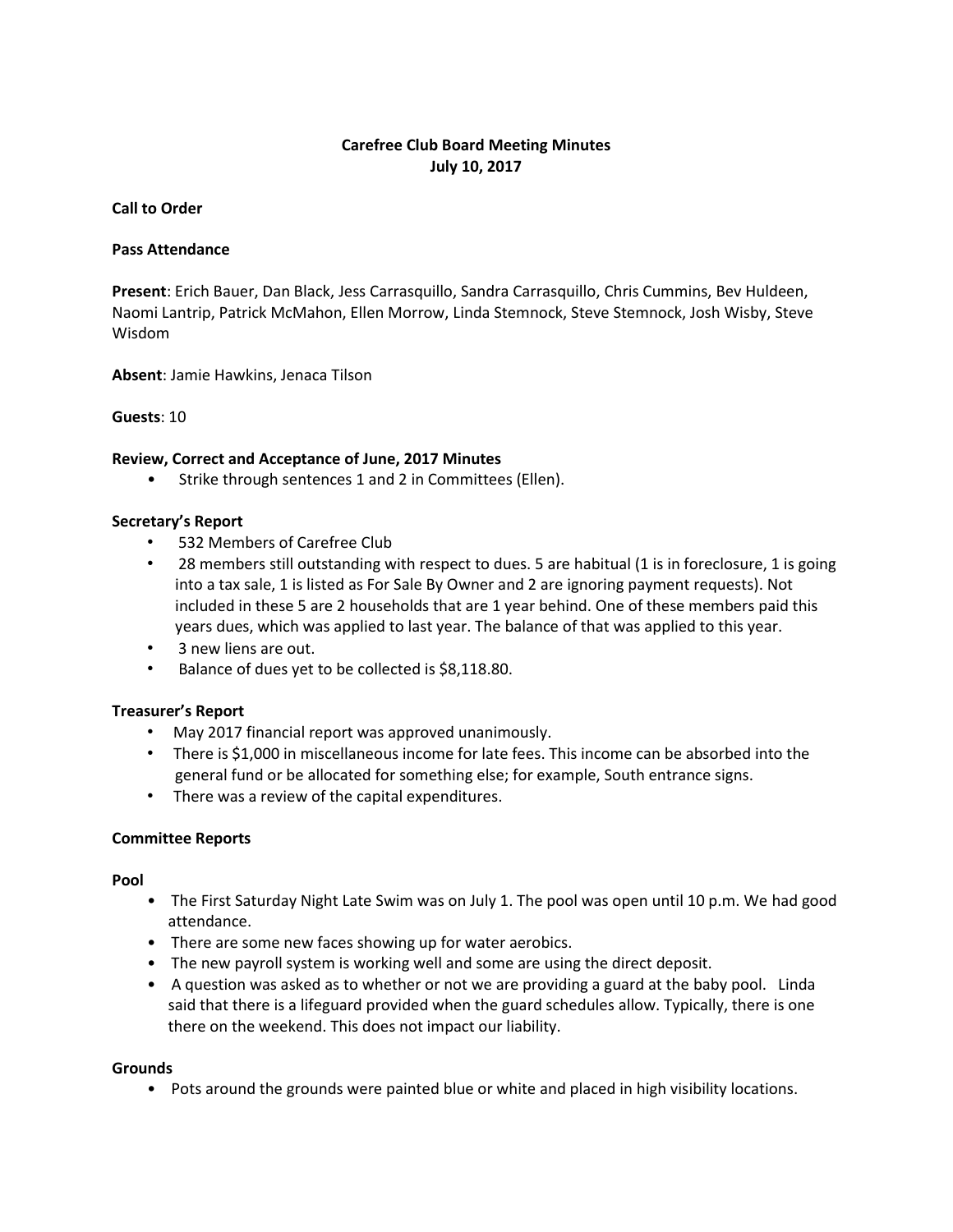• There is a tentative plan to hold a meeting about expanding the pool into the East basketball court.

## **Activities**

- The Patriotic bike parade Saturday July 1, 10 AM was successful.
- The annual 4th of July cookout was very successful. We ran out of food by 12:35, but served between 150 and 175 people.
- The summer pool party will occur on 7/22 with live music.

#### **Web**

• No new business

## **Clubhouse**

- Good month for rentals, income was \$583.
- Grills rent for \$25 and lot of people renting them
- Expenses \$148.68 for A/C tune-up, no smoking signs, and weed killer
- Thanks to Pat Jones with the assembly of the new picnic tables.

#### **Swim Team**

- There are about 150 swimmers with the last dual meet and Ice cream social on 7/11.
- Awards banquet on Sunday 7/16

## **Old Business**

## *Carefree South sign (Jess)*: Next meeting is on 7/11

## *Treasurer's Bond/Blanket Bond (Jess):*

- The insurance agent is now Schultheis in Greenwood. Currently with West Bend we are covered for \$25,000 with a \$250 deductible.
- It will cost an extra \$194/year to add a policy with Liberty Mutual for \$150,000 with a \$25,000 deductible. These together will provide the coverage the same as a bond.

## *Nominating Committee:*

- This committee must have the current Vice-President, a past board member, and a non-board member. This board was selected by the President: Josh Wisby, Renee-Anne Pikulik, Clara Spenny, Raj Handa, and Dan Black.
- The committee must have nominations to Sandra by 8/1.
- Jess motioned to make the names on the ballot in order based on attendance record for their 2 year term. Steve seconded the motion. The motion passed 8 yes, 5 no:
	- o Yes Erich, Jess, Steve Wisdom, Steve Stemnock, Naomi, Sandra, Linda, Chris
	- o No Ellen, Dan, Bev, Josh, Patrick

## *End of summer neighborhood meeting (Josh)*

• This group, Josh, Linda, and Patrick, will meet on 7/11.

There were two other discussions.